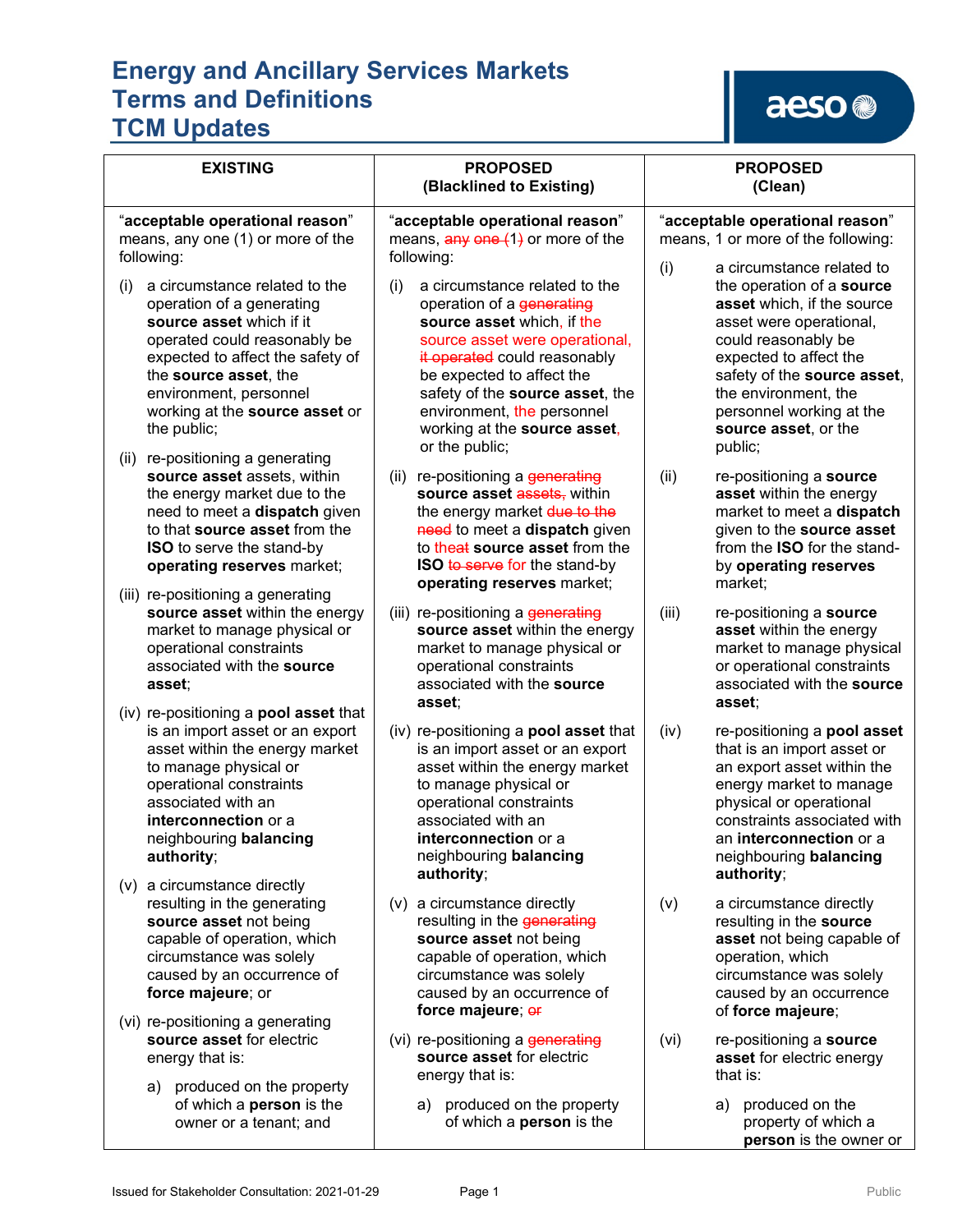# aeso<sup>®</sup>

| <b>EXISTING</b>                                                                                                                                                                                                                                                                                                                   | <b>PROPOSED</b><br>(Blacklined to Existing)                                                                                                                                                                                                                                                                                                                                                                                                                                                                                                                                                                                         | <b>PROPOSED</b><br>(Clean)                                                                                                                                                                                                                                                                                                                                                                                                                                                                                                                                                                                                                       |
|-----------------------------------------------------------------------------------------------------------------------------------------------------------------------------------------------------------------------------------------------------------------------------------------------------------------------------------|-------------------------------------------------------------------------------------------------------------------------------------------------------------------------------------------------------------------------------------------------------------------------------------------------------------------------------------------------------------------------------------------------------------------------------------------------------------------------------------------------------------------------------------------------------------------------------------------------------------------------------------|--------------------------------------------------------------------------------------------------------------------------------------------------------------------------------------------------------------------------------------------------------------------------------------------------------------------------------------------------------------------------------------------------------------------------------------------------------------------------------------------------------------------------------------------------------------------------------------------------------------------------------------------------|
| b) consumed solely by that                                                                                                                                                                                                                                                                                                        | owner or a tenant; and                                                                                                                                                                                                                                                                                                                                                                                                                                                                                                                                                                                                              | a tenant; and                                                                                                                                                                                                                                                                                                                                                                                                                                                                                                                                                                                                                                    |
| person and solely on that<br>property.                                                                                                                                                                                                                                                                                            | consumed solely by that<br>b)<br>person and solely on that<br>property; or-                                                                                                                                                                                                                                                                                                                                                                                                                                                                                                                                                         | b) consumed solely by that<br>person and solely on that<br>property; or                                                                                                                                                                                                                                                                                                                                                                                                                                                                                                                                                                          |
|                                                                                                                                                                                                                                                                                                                                   | (vii) re-positioning a source asset<br>within the energy market in response<br>to:                                                                                                                                                                                                                                                                                                                                                                                                                                                                                                                                                  | (vii) re-positioning a source asset<br>within the energy market in<br>response to:                                                                                                                                                                                                                                                                                                                                                                                                                                                                                                                                                               |
|                                                                                                                                                                                                                                                                                                                                   | a) a distribution outage or<br>constraint that causes a<br>limitation to the normal<br>economic merit operation of<br>the source asset, or to the<br>flow of electrical energy from<br>the source asset from one<br>part of the electric<br>distribution system or an<br>electric system within the<br>service area of the City of<br>Medicine Hat to any other<br>part of either of those<br>systems; or<br>b) a transmission outage that<br>results in the source asset<br>being electrically<br>disconnected from the<br>transmission system or an<br>electric system within the<br>service area of the City of<br>Medicine Hat. | (vii)<br>a distribution outage or<br>constraint that causes a<br>limitation to the normal<br>economic merit operation<br>of the source asset, or to<br>the flow of electrical energy<br>from the source asset<br>from one part of the<br>electric distribution<br>system or an electric<br>system within the service<br>area of the City of Medicine<br>Hat to any other part of<br>either of those systems; or<br>a transmission outage that<br>(viii)<br>results in the source asset<br>being electrically<br>disconnected from the<br>transmission system or<br>an electric system within<br>the service area of the City<br>of Medicine Hat. |
| "constraint effective factor"<br>means a ratio, based on the results<br>of load flow studies conducted by<br>the ISO, of the change in the flow<br>of electric energy through a<br>transmission constraint to a<br>change in energy production,<br>energy consumption or an electric<br>energy flow across an<br>interconnection. | "constraint effective factor" means<br>a ratio, based on the results of load<br>power flow studies conducted by the<br><b>ISO</b> , of the change in the flow of<br>electric energy through a<br>transmission market constraint to<br>a change in energy production,<br>energy consumption or an electric<br>energy flow across an<br>interconnection.                                                                                                                                                                                                                                                                              | "constraint effective factor" means<br>a ratio, based on the results of<br>power flow studies conducted by the<br><b>ISO</b> , of the change in the flow of<br>electric energy through a<br>transmission market constraint to<br>a change in energy production,<br>energy consumption or an electric<br>energy flow across an<br>interconnection.                                                                                                                                                                                                                                                                                                |
| "downstream constraint side"<br>means, in relation to the<br>transmission elements that<br>comprise the transmission<br>constraint, those elements of the<br>interconnected electric system<br>more proximate to the load or<br>consumption side of the<br>transmission constraint than to<br>the supply side of the              | "downstream constraint side"<br>means, in relation to the<br>transmission elements that comprise<br>the transmission market<br>constraint, those transmission<br>elements of the interconnected<br>electric system more proximate to<br>that are on the load or consumption<br>side of the transmission market<br>constraint. than to the supply side                                                                                                                                                                                                                                                                               | "downstream constraint side"<br>means, in relation to the<br>transmission elements that comprise<br>the transmission market<br>constraint, those transmission<br>elements of the <b>interconnected</b><br>electric system that are on the load<br>or consumption side of the<br>transmission market constraint.                                                                                                                                                                                                                                                                                                                                  |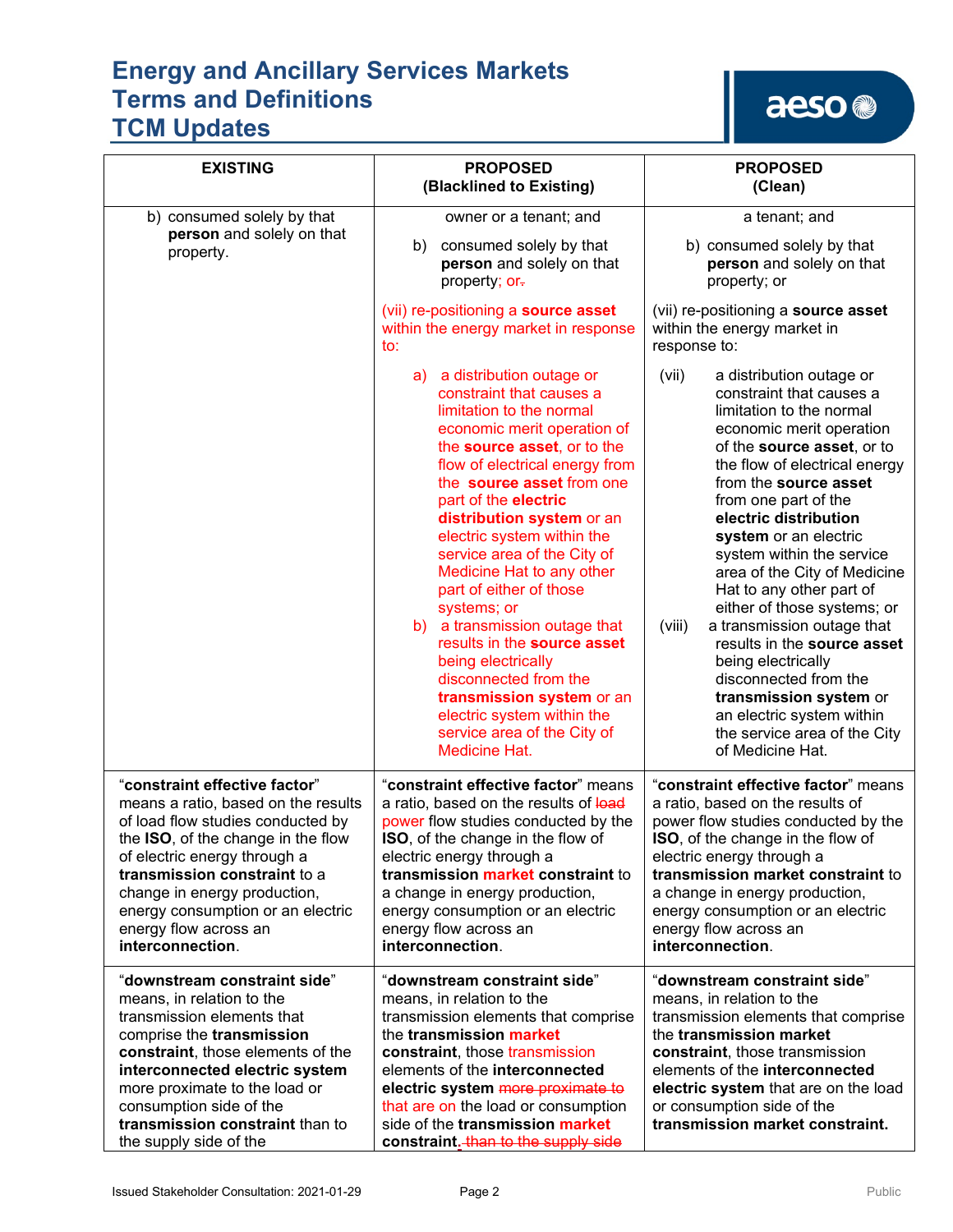aeso<sup>®</sup>

| <b>EXISTING</b>                                                                                                                                                                                                                                                                                                                                                                                   | <b>PROPOSED</b><br>(Blacklined to Existing)                                                                                                                                                                                                                                                                                                                                                                  | <b>PROPOSED</b><br>(Clean)                                                                                                                                                                                                                                                                                                                                                                                   |
|---------------------------------------------------------------------------------------------------------------------------------------------------------------------------------------------------------------------------------------------------------------------------------------------------------------------------------------------------------------------------------------------------|--------------------------------------------------------------------------------------------------------------------------------------------------------------------------------------------------------------------------------------------------------------------------------------------------------------------------------------------------------------------------------------------------------------|--------------------------------------------------------------------------------------------------------------------------------------------------------------------------------------------------------------------------------------------------------------------------------------------------------------------------------------------------------------------------------------------------------------|
| transmission constraint.                                                                                                                                                                                                                                                                                                                                                                          | of the transmission market<br>constraint.                                                                                                                                                                                                                                                                                                                                                                    |                                                                                                                                                                                                                                                                                                                                                                                                              |
| $N/A - new$                                                                                                                                                                                                                                                                                                                                                                                       | $N/A - new$                                                                                                                                                                                                                                                                                                                                                                                                  | "transmission market constraint"<br>means an exceedance of a reliability<br>limit on 1 or more system elements<br>of the transmission system, where:                                                                                                                                                                                                                                                         |
|                                                                                                                                                                                                                                                                                                                                                                                                   |                                                                                                                                                                                                                                                                                                                                                                                                              | the <b>ISO</b> must take action to<br>(i)<br>prevent or mitigate the<br>exceedance; and                                                                                                                                                                                                                                                                                                                      |
|                                                                                                                                                                                                                                                                                                                                                                                                   |                                                                                                                                                                                                                                                                                                                                                                                                              | (ii) the action results in an impact to<br>the normal economic merit<br>operation of generation, load, or<br>interchange transactions,                                                                                                                                                                                                                                                                       |
|                                                                                                                                                                                                                                                                                                                                                                                                   |                                                                                                                                                                                                                                                                                                                                                                                                              | excluding a circumstance where the<br>capability limits referenced in<br>Section 203.6 of the ISO rules,<br>Available Transfer Capability and<br>Transfer Path Management are<br>exceeded.                                                                                                                                                                                                                   |
| "transmission constraint" means<br>a limitation imposed by one (1) or<br>more transmission elements to<br>normal economic merit operation of<br>generation, load and interchange<br>transactions or to the flow of<br>electrical energy from one part of<br>the interconnected electric<br>system to the other.                                                                                   | "transmission constraint" means a<br>limitation imposed by one (1) or<br>more transmission elements to<br>normal economic merit operation of<br>generation, load and interchange<br><b>transactions or to the flow of</b><br>electrical energy from one part of the<br>interconnected electric system to<br>the other.                                                                                       | Removed for use in the ISO rules                                                                                                                                                                                                                                                                                                                                                                             |
| "transmission constraint<br>rebalancing" means the delivery of<br>energy from a <b>pool asset</b> on the<br>downstream constraint side of a<br>transmission constraint in<br>response to that portion of an<br>energy market dispatch it receives<br>to restore the energy balance on<br>the interconnected electric<br>system due to measures taken to<br>mitigate a transmission<br>constraint. | "transmission constraint<br>rebalancing" means the delivery of<br>energy from a <b>pool asset</b> on the<br>downstream constraint side of a<br>transmission market constraint in<br>response to that portion of an<br>energy market dispatch it receives<br>to restore the energy balance on the<br>interconnected electric system<br>due to measures taken to mitigate a<br>transmission market constraint. | "transmission constraint<br>rebalancing" means the delivery of<br>energy from a <b>pool asset</b> on the<br>downstream constraint side of a<br>transmission market constraint in<br>response to that portion of an<br>energy market dispatch it receives<br>to restore the energy balance on the<br>interconnected electric system<br>due to measures taken to mitigate a<br>transmission market constraint. |
| "upstream constraint side" means,<br>in relation to the transmission<br>elements that comprise the<br>transmission constraint, those<br>elements of the interconnected<br>electric system more proximate to<br>the supply side of the transmission                                                                                                                                                | "upstream constraint side" means,<br>in relation to the transmission<br>elements that comprise the<br>transmission market constraint,<br>those transmission elements of the<br>interconnected electric system<br>more proximate to that are on the                                                                                                                                                           | "upstream constraint side" means,<br>in relation to the transmission<br>elements that comprise the<br>transmission market constraint,<br>those transmission elements of the<br>interconnected electric system<br>that are on the supply side of the                                                                                                                                                          |